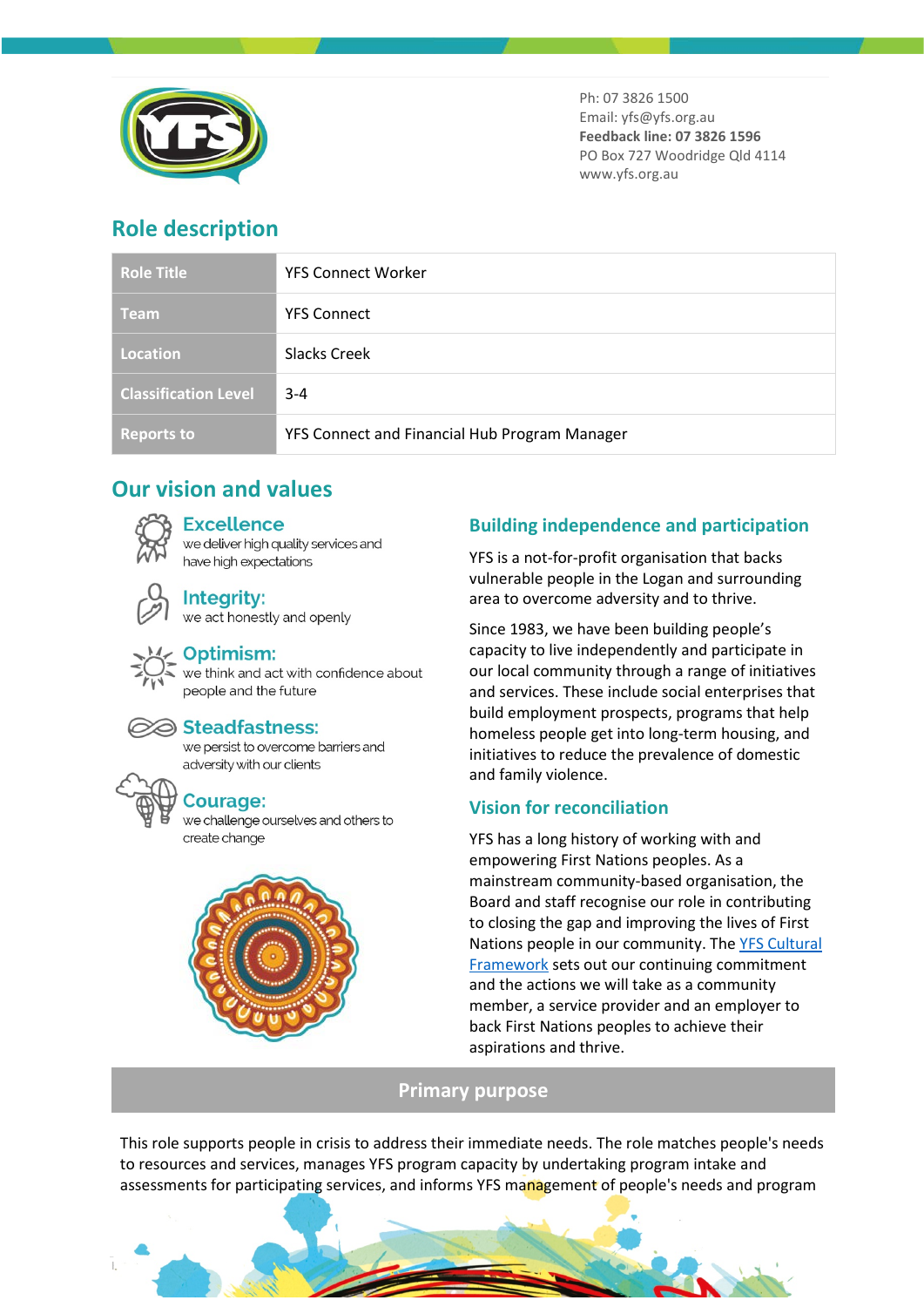capacity to meet those needs, the external resources available to meet those needs, and unmet need.

# **Key accountabilities**

### **Service delivery**

- Provide comprehensive information, referral and assessment services.
- Provide one-on-one budgeting support to clients.
- Assist families at risk of homelessness to save existing private rental tenancies, negotiate payment plans, and manage their finances and household expenses in order to prevent future accommodation crises.
- **Deliver crisis response and ongoing services to clients experiencing homelessness and/or** financial, mental health and other life stressors.
- Maintain a current awareness of issues affecting people requesting services.

### **External relationships**

- Build and foster collaborative partnerships with other agencies and stakeholders to provide and maintain effective, accountable services for clients, and to report on developments.
- Build a network of contacts in other relevant organisations and ensure YFS's image and reputation is maintained.

#### **Leadership and values**

- Apply YFS values, ethics, policies and procedures in all work practices. Contribute to the resolution of work-related matters by being honest, approachable and responsive.
- Demonstrates and guides other team members in applying a high level of motivation, selfawareness and resilience to fulfil the requirements of the job role.

## **Teamwork and collaboration**

- **Contribute to the development of a cohesive team environment by participating in meetings,** scheduled activities and team processes. Share information, communicate and present ideas in team meetings.
- Work with other team members to implement new and/or adapt existing work methods to improve service delivery. Identify and respond to changing needs of clients and/or YFS.

## **Professional accountability**

- Use YFS and partner information and resources accountably.
- **Undertake work in accordance with team standards and YFS policies, protocols, and procedures,** including workplace health and safety, risk management, and relevant legislative requirements.

## **Problem solving and decision making**

 Identify and resolve problems, and contribute to improving working processes and procedures to improve service delivery to clients.

## **Administration**

 Enter data, maintain records and complete documents in line with YFS document management and record keeping procedures.